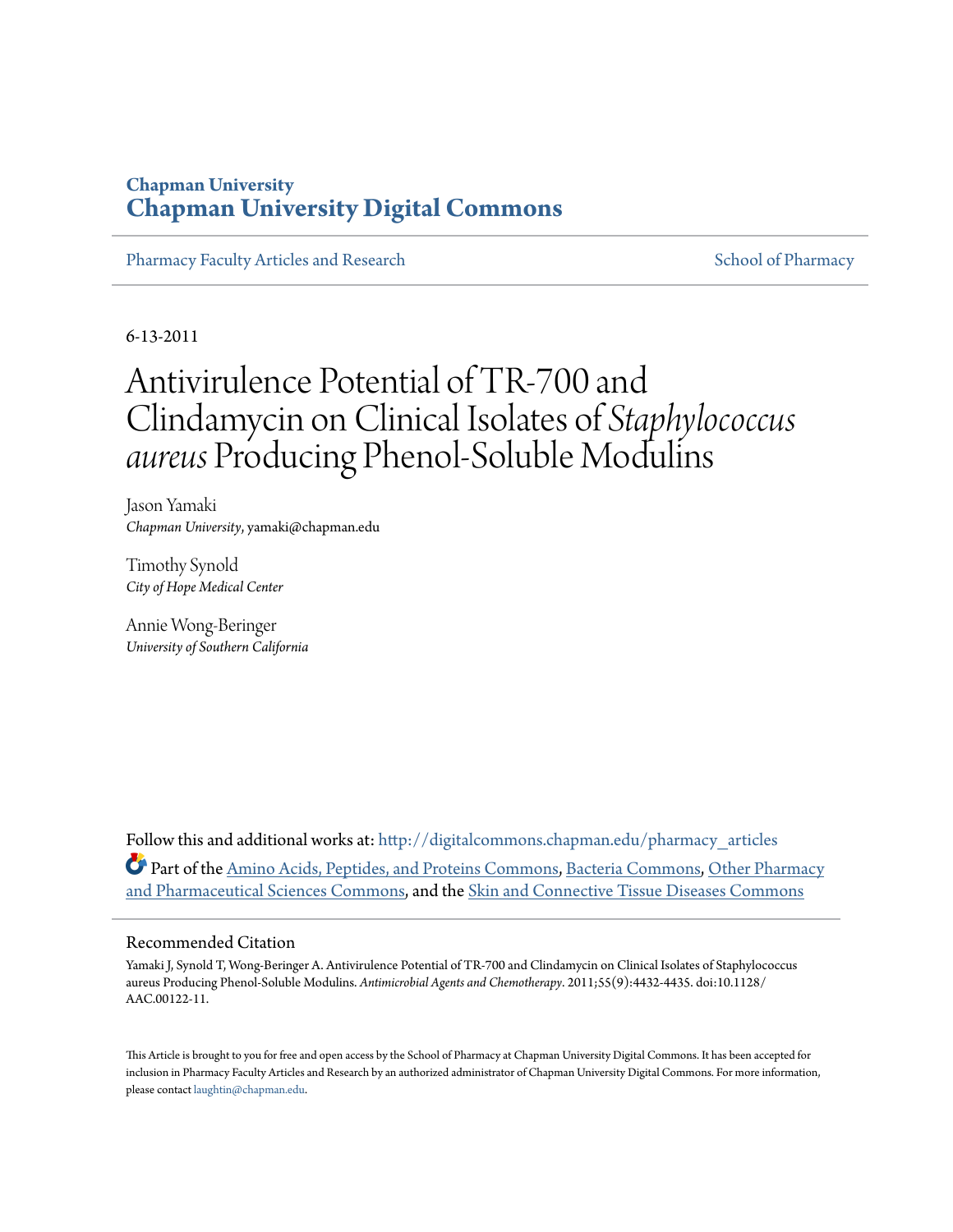## Antivirulence Potential of TR-700 and Clindamycin on Clinical Isolates of *Staphylococcus aureus* Producing Phenol-Soluble Modulins

### **Comments**

This article was originally published in *Antimicrobial Agents and Chemotherapy*, volume 55, issue 9, in 2011. [DOI: 10.1128/AAC.00122-11](http://dx.doi.org/10.1128/AAC.00122-11)

#### **Copyright**

American Society for Microbiology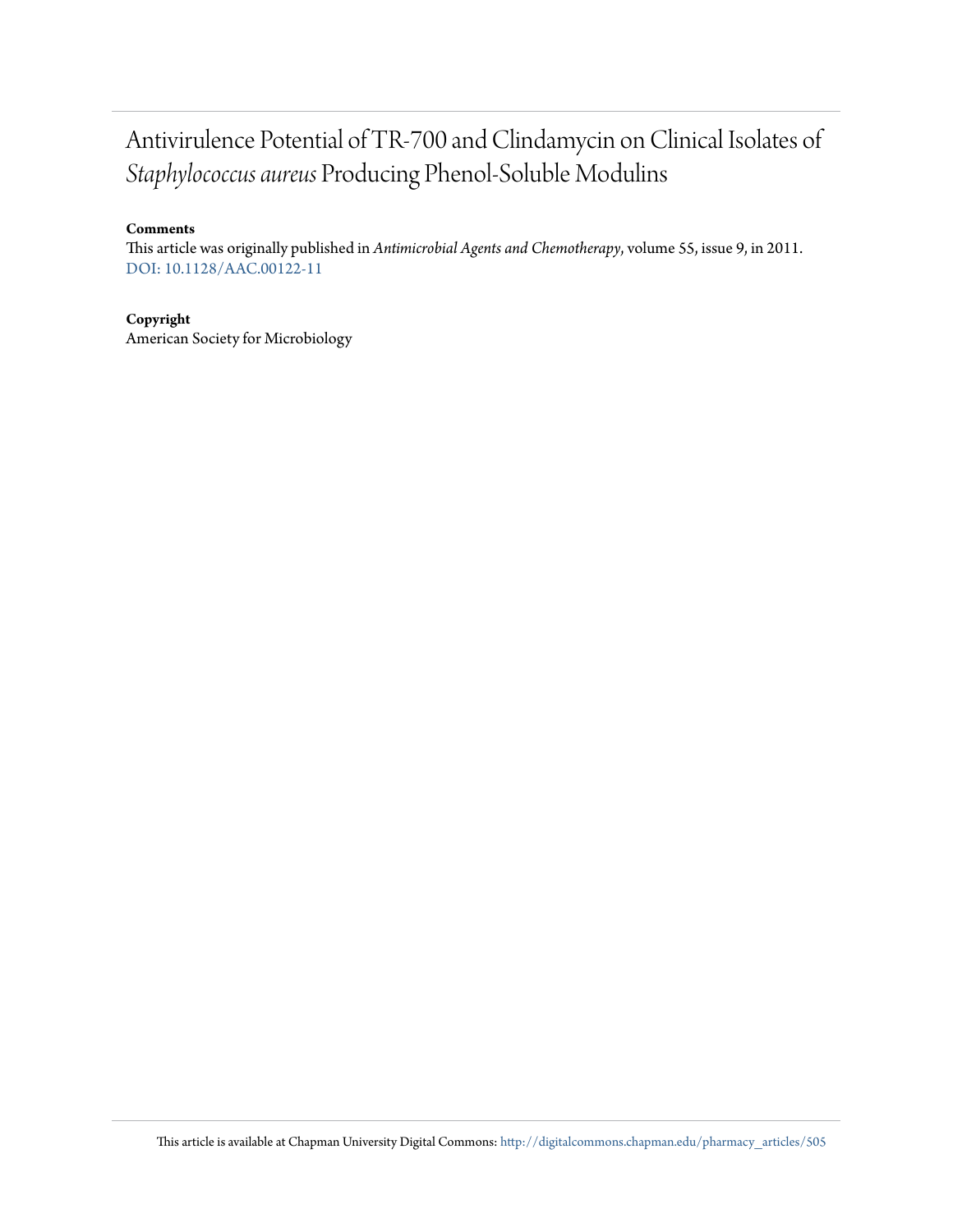## Antivirulence Potential of TR-700 and Clindamycin on Clinical Isolates of *Staphylococcus aureus* Producing Phenol-Soluble Modulins

Jason Yamaki,<sup>1</sup> Timothy Synold,<sup>2</sup> and Annie Wong-Beringer<sup>1,3\*</sup>

*University of Southern California, Los Angeles, California*<sup>1</sup> *; City of Hope Medical Center, Duarte, California*<sup>2</sup> *; and Huntington Hospital, Pasadena, California*<sup>3</sup>

Received 28 January 2011/Returned for modification 19 March 2011/Accepted 4 June 2011

*Staphylococcus aureus* **strains (***n* **50) causing complicated skin and skin structure infections produced various levels of phenol-soluble modulin alpha-type (PSM**-**) peptides; some produced more than twice that produced by the control strain (LAC USA300). TR-700 (oxazolidinone) and clindamycin strongly inhibited PSM production at one-half the MIC but exhibited weak to modest induction at one-fourth and one-eighth the MICs, primarily in low producers. Adequate dosing of these agents is emphasized to minimize the potential for paradoxical induction of virulence.**

Secreted exotoxins such as toxic shock syndrome toxin 1 (TSST-1),  $\alpha$ -hemolysin (Hla), and Panton-Valentine leukocidin (PVL) have been shown to contribute in part to the virulence of *Staphylococcus aureus* (1, 2, 14). The phenol-soluble modulin alpha-type ( $PSM\alpha$ ) peptides (1–4) are one of the most recently discovered peptides that have been implicated in the pathogenesis of community-associated methicillin-resistant *S. aureus*(CA-MRSA) complicated skin and skin structure infections (cSSSIs), bacteremia, and pneumonia (2, 16). Like the PVL toxin, the PSM peptides target primarily neutrophils, leading to pore formation and inflammatory mediator release.  $PSM\alpha3$ is the most cytolytic, with 3 to 10  $\mu$ g/ml shown to cause 25 to 60% lysis of human neutrophils (5). PSM $\alpha$  peptides are secreted as both nonformylated and formylated forms, with the latter at a significantly higher quantity and greater cytotoxicity (16). Previous studies have shown that protein synthesis inhibitors at sub-MICs inhibit the production of Hla, PVL, TSST-1, and other virulence factors in the laboratory and a few clinical *S. aureus* strains (3, 4, 8, 11). We sought to investigate the effects of subinhibitory concentrations of the protein synthesisinhibiting antibiotics, clindamycin and a second-generation oxazolidinone, TR-700, on PSM production.

(This study was presented at the 50th Annual Interscience Conference on Antimicrobial Agents and Chemotherapy [abstract B-709], Boston, MA, 12 to 15 September 2010.)

We examined baseline production of  $PSM\alpha1$  to -4 in 50 PVL-positive methicillin-susceptible *S. aureus* (MSSA) and MRSA clinical isolates causing cSSSIs. Quantitation of formyl- $PSM\alpha$  peptides after 24 h of incubation was performed in duplicate by liquid chromatography-tandem mass spectrometry (LC-MS-MS). To assess the effect of antibiotics on PSM production in selected clinical isolates and the LAC (USA300) control strain, we used a modified CLSI broth macrodilution to determine the MIC, in which tryptic soy broth was used as the media and samples were shaken at 250 rpm for 24 h at 37°C.

Corresponding author. Mailing address: University of Southern California, School of Pharmacy, 1985 Zonal Avenue, Los Angeles, CA 90089-9121. Phone: (323) 442-1356. Fax: (626) 628-3024. E-mail: anniew@usc.edu.<br><sup> $\nabla$ </sup>Published ahead of print on 13 June 2011.

 $MIC<sub>50/90</sub>$  values for TR-700 and clindamycin were 0.25/0.375 and  $0.125/0.188$   $\mu$ g/ml, respectively. Supernatants were harvested after incubation with study drugs at one-half, onefourth, and one-eighth the MICs for PSM quantitation and global regulator (*agrA* and RNAIII) expression analysis by reverse transcription-PCR (RT-PCR) (normalized to expression of *gyrB*).

Baseline  $PSM\alpha$  production among 50 clinical isolates varied from 0.22 to 98.24  $\mu$ g/ml (Fig. 1). Some (14%) isolates produced more than twice the amount of  $PSM\alpha1$  to -4 peptides produced by the LAC strain.  $PSM\alpha$  production did not differ by methicillin resistance, type of cSSSIs (cellulitis with or without abscess), or size of the abscess ( $>$ 5 or  $\leq$ 5 cm) caused by these strains.

Clinical strains were grouped by baseline PSM production to select for representative high, medium, and low producers for studying the effect of subinhibitory TR-700 and clindamycin on PSM production. Experiments on growth kinetics with or without drugs were performed on the LAC strain and two clinical strains (MRSA and MSSA) (Fig. 2). At one-half the MICs of both drugs, growth was delayed, with a lower final cell count in LAC but to a lesser degree in the clinical isolates selected, whereas minimal to no effect on growth was observed at onefourth and one-eighth the MICs for both agents. Measured  $PSM\alpha$  concentrations were normalized to the number of CFU at the time of harvest to account for differences in growth and cell counts.

Overall, 21 clinical isolates and the LAC strain were tested. TR-700 at one-half the MIC had a pronounced inhibitory effect on PSM production in a dose-dependent manner, though the effect varied for all four alpha subtypes (Fig. 3a).  $PSM\alpha3$ was the most inhibited, in which nearly all isolates tested produced no measurable amounts, while  $PSM\alpha4$  was the least inhibited, with production decreasing to a median of 21% of the baseline value. Interestingly, paradoxical induction of  $PSM\alpha$  was observed for TR-700 at one-fourth and one-eighth the MICs affecting primarily strains with low baseline production of PSM $\alpha$ 3. The highest level of PSM $\alpha$ 3 induced with TR-700 was 4.6  $\mu$ g/ml from 2.5  $\mu$ g/ml. Similarly, in the LAC control strain, another low baseline producer of  $PSM\alpha3$ , TR-700 at one-half the MIC significantly inhibited PSM produc-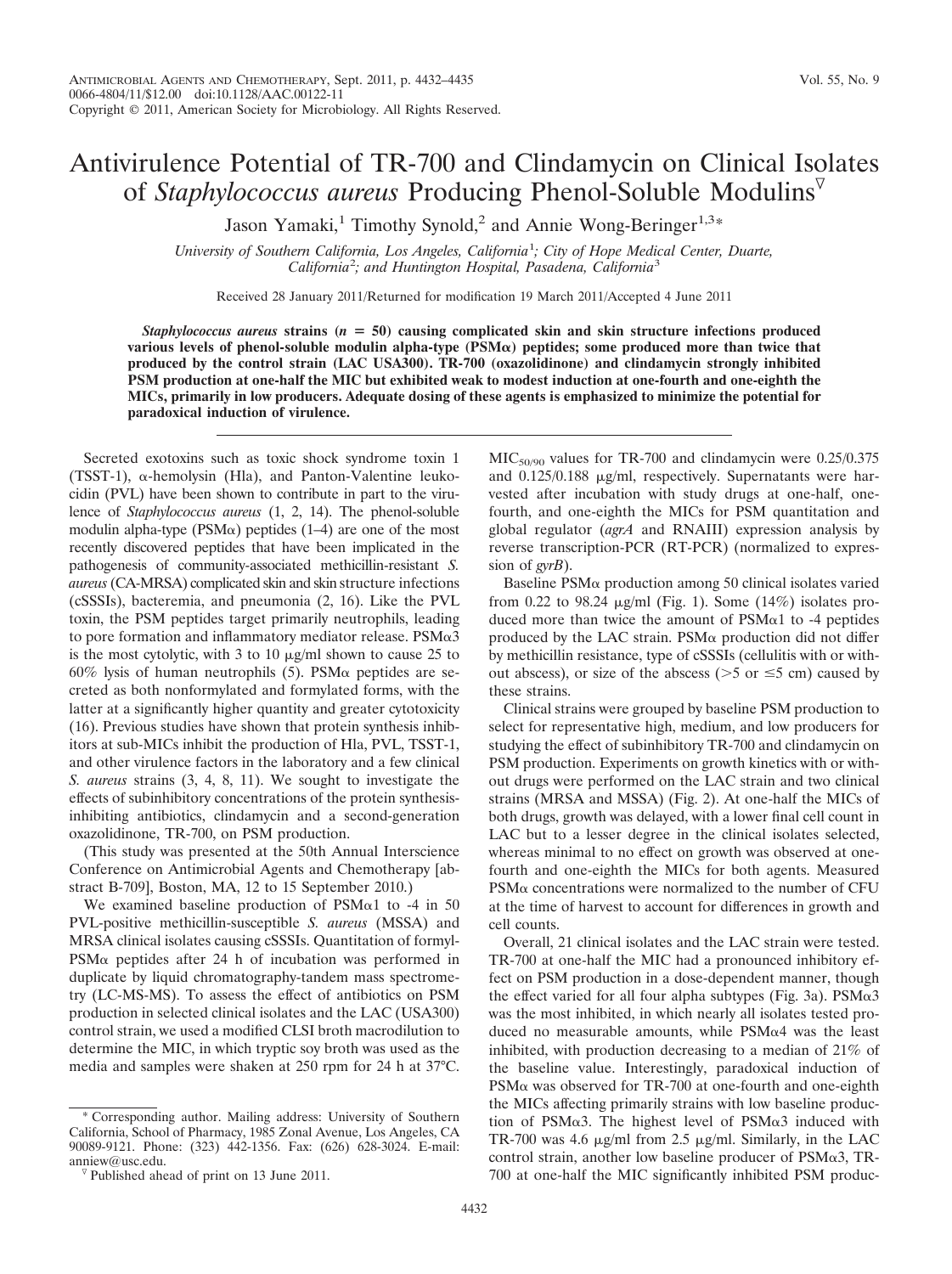

FIG. 1. (a and b) Baseline PSM $\alpha$ 1 to -4 production in clinical isolates and reference strains. (a) Clinical isolates that caused cSSSIs ( $n = 50$ ). Horizontal lines represent median values for each PSM $\alpha$  peptide. The interquartile ranges (IQRs) for PSM $\alpha$ 1 to -4 were 16.6 to 35.3, 7.8 to 19.4, 8.5 to 17.5, and 17.5 to 44.6 µg/ml, respectively. (b) Staphylococcus aureus control strains. Baseline PSM production of CA, hospital-associated (HA), and laboratory strains of *S. aureus* was measured after 24 h of incubation at 37 °C and shaking at 200 rpm. Laboratory strain NRS155 is the isogenic *agr* knockout of NRS149, and NRS144 has a partial *agr* defect.

tion to 30% of the baseline, while one-fourth and one-eighth the MICs increased PSM production by 40% and 45%, from 3.9  $\mu$ g/ml to 5.43 and 5.63  $\mu$ g/ml, respectively.

Compared to TR-700, clindamycin had a stronger inhibitory effect on PSM production overall in a subset of the abovementioned isolates  $(n = 7)$  (Fig. 3b). Complete inhibition of  $PSM\alpha1$  to -4 was observed at one-half the MIC in all but two strains. Against  $PSM\alpha3$ , one-fourth the MIC completely inhibited production in 5 of 7 clinical isolates. Like TR-700, PSM production was weakly induced above the baseline level at one-fourth and one-eighth the MICs in two clinical isolates and the LAC strain. Others have documented in the LAC strain that both clindamycin (at 67% of the MIC) and linezolid (at 10% of the MIC) stimulated PSM production by 3.5 and 1.5 times above the baseline, respectively (6).

Like PVL and Hla, PSMs are under strict control of *agrA* and RNAIII of the *agr* system (9, 10, 16). Others have examined the effect of antibiotics on RNAIII expression after 8 h during postexponential growth phase when the *agr* system would be maximally expressed (6). We extended the previous investigation to determine whether the effects persist after overnight incubation. Expression of *agrA* and RNAIII appears to follow the direction of PSM inhibition at sub-MICs of TR-700, even after 24 h (Fig. 4). While clindamycin inhibited both *agrA* and RNAIII, inhibition was less at one-half the MIC than one-eighth the MIC, suggesting differential response of these regulators, or perhaps the inhibitory effect of clindamycin on *agrA* is less sustained over time than that of TR-700.

Our study had limitations. First, we chose subinhibitory concentrations of antibiotics that would likely be encountered in the clinical setting due to improper dosing or other parameters impacting drug levels at the site of infection. However, growth was delayed in some strains at one-half the MIC. We normalized measured  $PSM\alpha$  levels to the number of CFU to account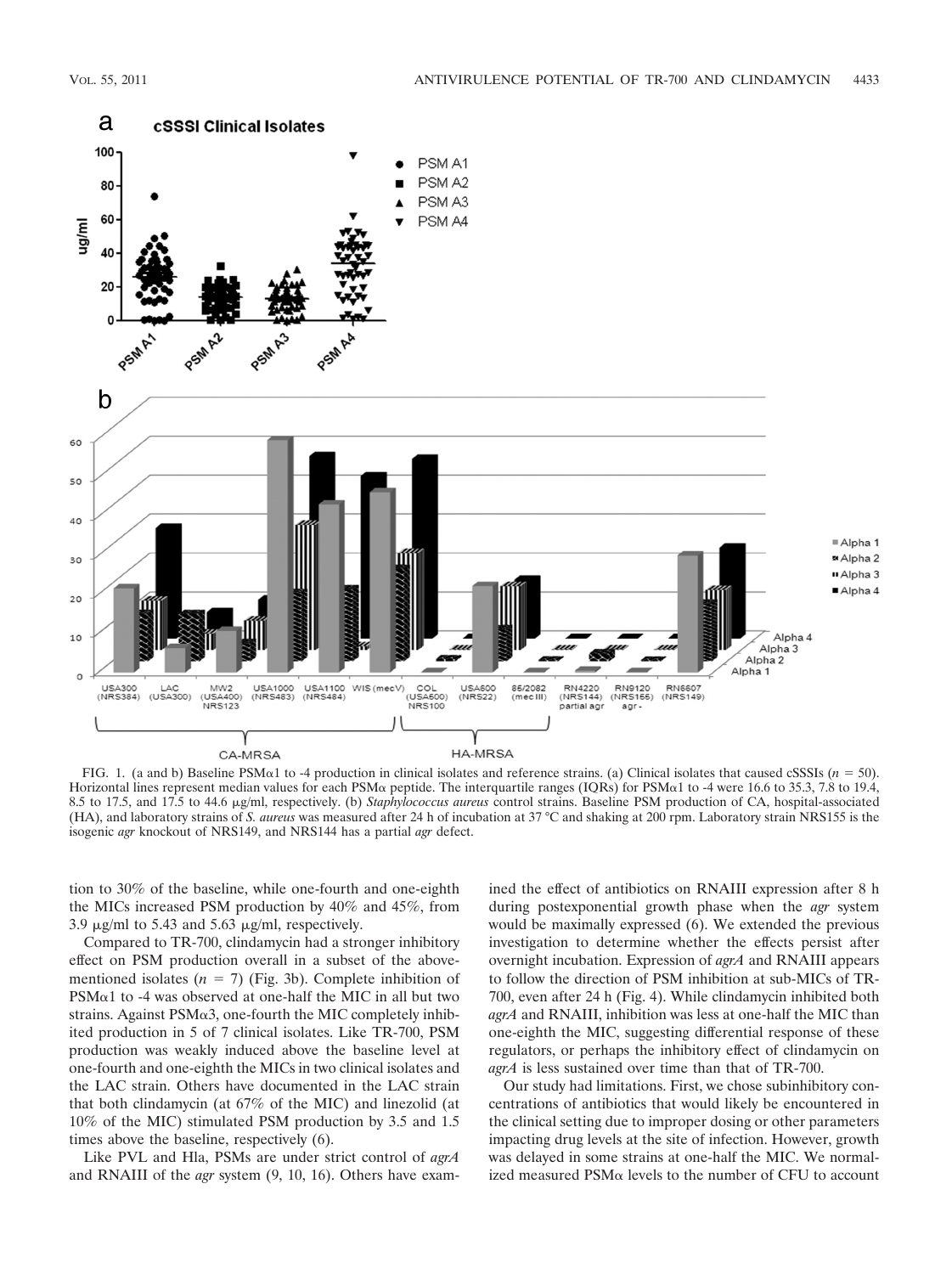

FIG. 2. Growth curves of two clinical isolates (MRSA, MSSA) and the LAC (USA300) control strain at sub-MICs of TR-700. Growth curves with clindamycin were similar (data not shown). Optical densities (ODs) were read every hour for 10 hours, and a final OD reading was taken at 24 hours.

for possible cell count differences, recognizing that this may not completely account for alteration in growth patterns and, in turn, PSM production. Second, we did not obtain samples at earlier time points during growth, which could better characterize responses of global regulators. Finally, the *in vitro* effects of subinhibitory TR-700 and clindamycin will need *in vivo* confirmation to clarify their clinical relevance (13).

Taken together, our findings indicated that *S. aureus* strains causing cSSSIs produced various amounts of  $PSM\alpha1$  to -4. Our study results support the antivirulence potential of protein

![](_page_4_Figure_7.jpeg)

FIG. 3. (a and b) Effect of subinhibitory concentrations of TR-700 (TR) (a) and clindamycin (CL) (b) on PSM production. Data represent the medians with IQRs. One-way analysis of variance (ANOVA) with Dunnett's posttest was used for statistical analysis. Note that an increase in PSM production from the baseline at one-fourth and one-eighth the MICs of TR-700 and clindamycin occurred primarily in low PSM producers. **\*\*\***,  $\dot{P}$  < 0.0001; \*,  $P$  < 0.007.